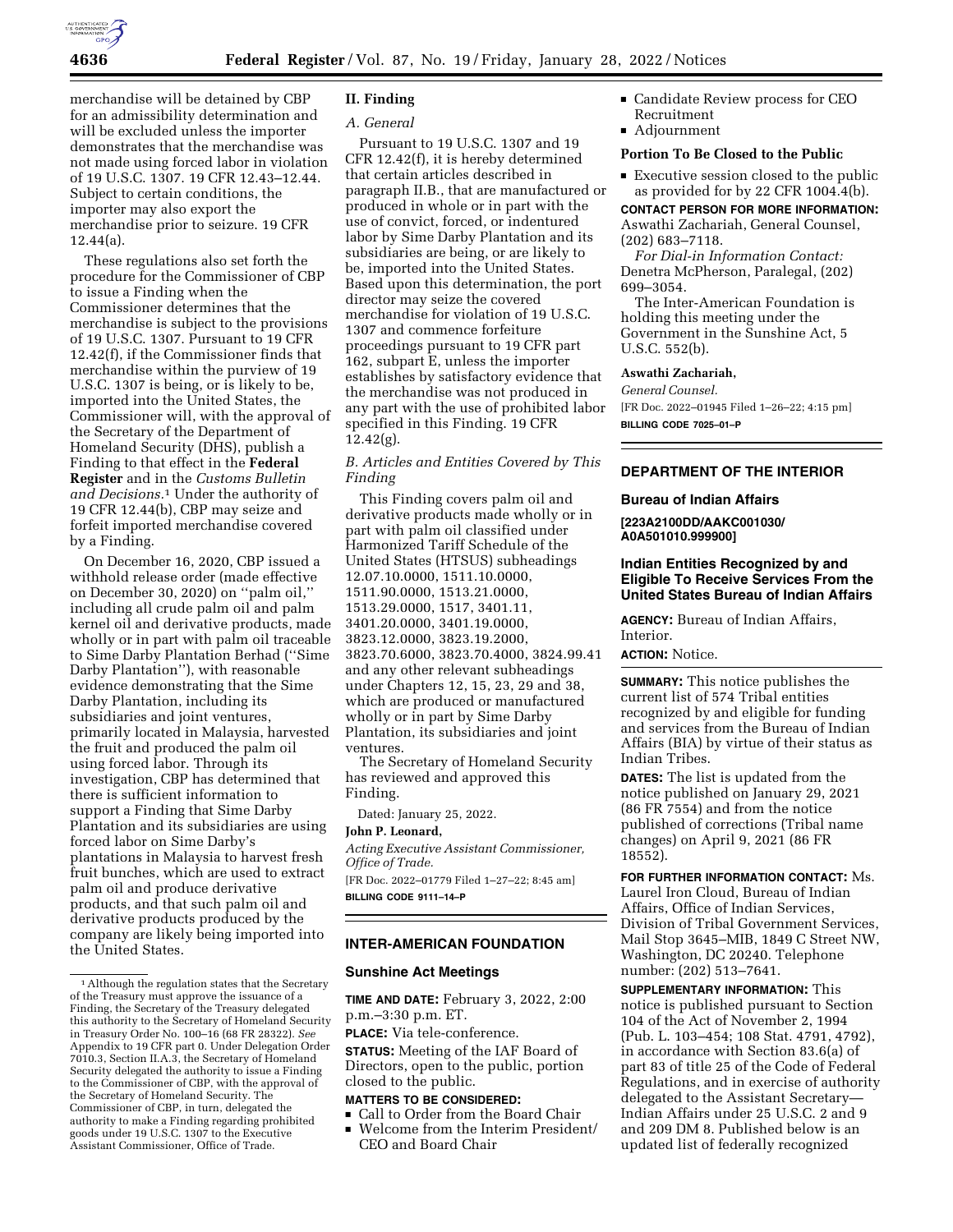Indian Tribes within the contiguous 48 states and Alaska. Amendments to the list include formatting edits and name changes.

To aid in identifying Tribal name changes, the Tribe's previously listed, former name, or also known as (aka) is included in parentheses after the correct current Tribal name. The BIA will continue to list the Tribe's former or previously listed name for one year after the publication of the notice of the correct current Tribal name.

The listed Indian entities are recognized to have the immunities and privileges available to federally recognized Indian Tribes by virtue of their Government-to-Government relationship with the United States as well as the responsibilities, powers, limitations, and obligations of such Indian Tribes. The BIA has continued the practice of listing the Alaska Native entities separately for the purpose of facilitating identification of them.

There is a total of 347 federally recognized Indian Tribes within the contiguous 48 states and 227 federally recognized Tribal entities within the state of Alaska that comprise the 574 federally recognized Indian Tribes of the United States.

# **Bryan Newland,**

*Assistant Secretary—Indian Affairs.* 

# **Indian Tribal Entities Within the Contiguous 48 States Recognized by and Eligible To Receive Services From the United States Bureau of Indian Affairs**

*[347 Federally Recognized Indian Tribes Within the Contiguous 48 States]* 

- Absentee-Shawnee Tribe of Indians of Oklahoma
- Agua Caliente Band of Cahuilla Indians of the Agua Caliente Indian Reservation, California
- Ak-Chin Indian Community [*previously*  listed as Ak Chin Indian Community of the Maricopa (Ak Chin) Indian Reservation, Arizona]
- Alabama-Coushatta Tribe of Texas [*previously* listed as Alabama-Coushatta Tribes of Texas]
- Alabama-Quassarte Tribal Town

Alturas Indian Rancheria, California

- Apache Tribe of Oklahoma
- Assiniboine and Sioux Tribes of the Fort Peck Indian Reservation, Montana
- Augustine Band of Cahuilla Indians, California [*previously* listed as Augustine Band of Cahuilla Mission Indians of the Augustine Reservation]
- Bad River Band of the Lake Superior Tribe of Chippewa Indians of the Bad River Reservation, Wisconsin
- Bay Mills Indian Community, Michigan
- Bear River Band of the Rohnerville Rancheria, California
- Berry Creek Rancheria of Maidu Indians of California
- Big Lagoon Rancheria, California
- Big Pine Paiute Tribe of the Owens Valley [*previously* listed as Big Pine Band of Owens Valley Paiute Shoshone Indians of the Big Pine Reservation, California]
- Big Sandy Rancheria of Western Mono Indians of California [*previously* listed as Big Sandy Rancheria of Mono Indians of California]
- Big Valley Band of Pomo Indians of the Big Valley Rancheria, California
- Bishop Paiute Tribe [*previously* listed as Paiute-Shoshone Indians of the Bishop Community of the Bishop Colony, California]
- Blackfeet Tribe of the Blackfeet Indian Reservation of Montana
- Blue Lake Rancheria, California
- Bridgeport Indian Colony [*previously* listed as Bridgeport Paiute Indian Colony of California]
- Buena Vista Rancheria of Me-Wuk Indians of California
- Burns Paiute Tribe [*previously* listed as Burns Paiute Tribe of the Burns Paiute Indian Colony of Oregon]
- Cabazon Band of Mission Indians, California
- Cachil DeHe Band of Wintun Indians of the Colusa Indian Community of the Colusa Rancheria, California
- Caddo Nation of Oklahoma
- Cahto Tribe of the Laytonville Rancheria
- Cahuilla Band of Indians [*previously* listed as Cahuilla Band of Mission Indians of the Cahuilla Reservation, California]
- California Valley Miwok Tribe, California Campo Band of Diegueno Mission Indians of
- the Campo Indian Reservation, California
- Capitan Grande Band of Diegueno Mission Indians of California (Barona Group of Capitan Grande Band of Mission Indians of the Barona Reservation, California; Viejas (Baron Long) Group of Capitan Grande Band of Mission Indians of the Viejas Reservation, California)
- Catawba Indian Nation [*previously* listed as Catawba Tribe of South Carolina] Cayuga Nation
- Cedarville Rancheria, California
- Chemehuevi Indian Tribe of the Chemehuevi Reservation, California
- Cher-Ae Heights Indian Community of the Trinidad Rancheria, California
- Cherokee Nation
- Cheyenne and Arapaho Tribes, Oklahoma [*previously* listed as Cheyenne-Arapaho Tribes of Oklahoma]

- Chickahominy Indian Tribe
- Chickahominy Indian Tribe—Eastern Division
- Chicken Ranch Rancheria of Me-Wuk Indians of California
- Chippewa Cree Indians of the Rocky Boy's Reservation, Montana [*previously* listed as Chippewa-Cree Indians of the Rocky Boy 's Reservation, Montana]
- Chitimacha Tribe of Louisiana
- Citizen Potawatomi Nation, Oklahoma
- Cloverdale Rancheria of Pomo Indians of
- California
- Cocopah Tribe of Arizona
- Coeur D'Alene Tribe [*previously* listed as Coeur D'Alene Tribe of the Coeur D'Alene Reservation, Idaho]
- Cold Springs Rancheria of Mono Indians of California
- Colorado River Indian Tribes of the Colorado River Indian Reservation, Arizona and California
- Comanche Nation, Oklahoma
- Confederated Salish and Kootenai Tribes of the Flathead Reservation
- Confederated Tribes and Bands of the Yakama Nation
- Confederated Tribes of Siletz Indians of Oregon [*previously* listed as Confederated Tribes of the Siletz Reservation]
- Confederated Tribes of the Chehalis Reservation
- Confederated Tribes of the Colville Reservation
- Confederated Tribes of the Coos, Lower Umpqua and Siuslaw Indians
- Confederated Tribes of the Goshute Reservation, Nevada and Utah
- Confederated Tribes of the Grand Ronde Community of Oregon
- Confederated Tribes of the Umatilla Indian Reservation [*previously* listed as Confederated Tribes of the Umatilla Reservation, Oregon]
- Confederated Tribes of the Warm Springs Reservation of Oregon
- Coquille Indian Tribe [*previously* listed as Coquille Tribe of Oregon]
- Coushatta Tribe of Louisiana
- Cow Creek Band of Umpqua Tribe of Indians [*previously* listed as Cow Creek Band of Umpqua Indians of Oregon]
- Cowlitz Indian Tribe
- Coyote Valley Band of Pomo Indians of California
- Crow Creek Sioux Tribe of the Crow Creek Reservation, South Dakota
- Crow Tribe of Montana
- Delaware Nation, Oklahoma
- Delaware Tribe of Indians
- Dry Creek Rancheria Band of Pomo Indians, California [*previously* listed as Dry Creek Rancheria of Pomo Indians of California]
- Duckwater Shoshone Tribe of the Duckwater Reservation, Nevada
- Eastern Band of Cherokee Indians
- Eastern Shawnee Tribe of Oklahoma
- Eastern Shoshone Tribe of the Wind River Reservation, Wyoming [*previously* listed as Shoshone Tribe of the Wind River Reservation, Wyoming]
- Elem Indian Colony of Pomo Indians of the Sulphur Bank Rancheria, California
- Elk Valley Rancheria, California
- Ely Shoshone Tribe of Nevada
- Enterprise Rancheria of Maidu Indians of California
- Ewiiaapaayp Band of Kumeyaay Indians, California
- Federated Indians of Graton Rancheria, California
- Flandreau Santee Sioux Tribe of South Dakota
- Forest County Potawatomi Community, Wisconsin
- Fort Belknap Indian Community of the Fort Belknap Reservation of Montana
- Fort Bidwell Indian Community of the Fort Bidwell Reservation of California
- Fort Independence Indian Community of Paiute Indians of the Fort Independence Reservation, California

Cheyenne River Sioux Tribe of the Cheyenne River Reservation, South Dakota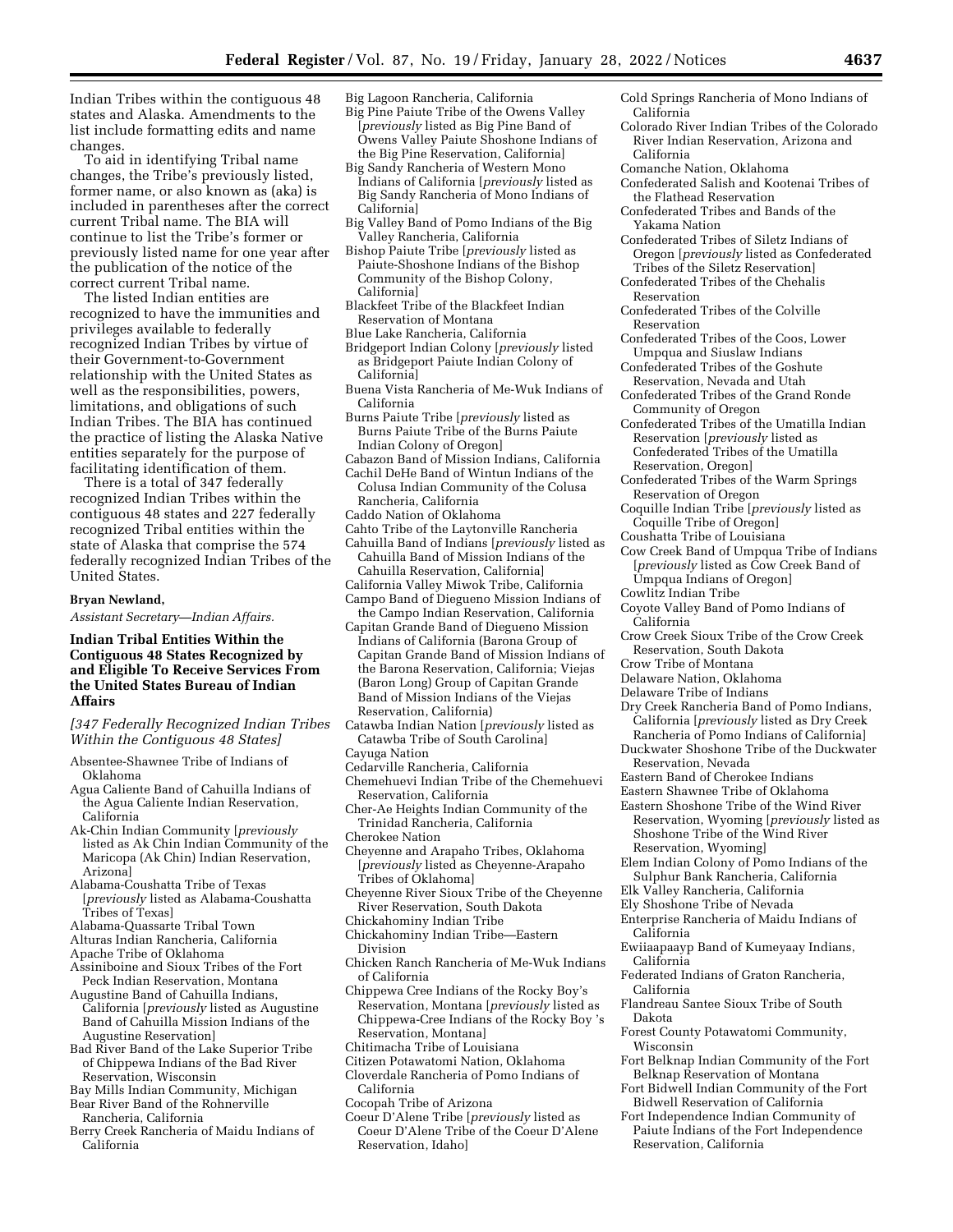- Fort McDermitt Paiute and Shoshone Tribes of the Fort McDermitt Indian Reservation, Nevada and Oregon
- Fort McDowell Yavapai Nation, Arizona Fort Mojave Indian Tribe of Arizona,

California & Nevada

- Fort Sill Apache Tribe of Oklahoma
- Gila River Indian Community of the Gila River Indian Reservation, Arizona Grand Traverse Band of Ottawa and
- Chippewa Indians, Michigan Greenville Rancheria [*previously* listed as
- Greenville Rancheria of Maidu Indians of California]
- Grindstone Indian Rancheria of Wintun-Wailaki Indians of California
- Guidiville Rancheria of California
- Habematolel Pomo of Upper Lake, California
- Hannahville Indian Community, Michigan
- Havasupai Tribe of the Havasupai Reservation, Arizona
- Ho-Chunk Nation of Wisconsin
- Hoh Indian Tribe [*previously* listed as Hoh Indian Tribe of the Hoh Indian Reservation, Washington]
- Hoopa Valley Tribe, California
- Hopi Tribe of Arizona
- Hopland Band of Pomo Indians, California [*previously* listed as Hopland Band of Pomo Indians of the Hopland Rancheria, California]
- Houlton Band of Maliseet Indians
- Hualapai Indian Tribe of the Hualapai Indian Reservation, Arizona
- Iipay Nation of Santa Ysabel, California [*previously* listed as Santa Ysabel Band of Diegueno Mission Indians of the Santa Ysabel Reservation]
- Inaja Band of Diegueno Mission Indians of the Inaja and Cosmit Reservation, California
- Ione Band of Miwok Indians of California
- Iowa Tribe of Kansas and Nebraska
- Iowa Tribe of Oklahoma
- Jackson Band of Miwuk Indians [*previously*  listed as Jackson Rancheria of Me-Wuk Indians of California]
- Jamestown S'Klallam Tribe
- Jamul Indian Village of California
- Jena Band of Choctaw Indians
- Jicarilla Apache Nation, New Mexico
- Kaibab Band of Paiute Indians of the Kaibab Indian Reservation, Arizona
- Kalispel Indian Community of the Kalispel Reservation
- Karuk Tribe [*previously* listed as Karuk Tribe of California]
- Kashia Band of Pomo Indians of the Stewarts Point Rancheria, California
- Kaw Nation, Oklahoma
- Keweenaw Bay Indian Community, Michigan Kialegee Tribal Town
- Kickapoo Traditional Tribe of Texas
- Kickapoo Tribe of Indians of the Kickapoo Reservation in Kansas
- Kickapoo Tribe of Oklahoma
- Kiowa Indian Tribe of Oklahoma
- Klamath Tribes
- Kletsel Dehe Band of Wintun Indians [*previously* listed as Cortina Indian Rancheria]
- Koi Nation of Northern California [*previously*  listed as Lower Lake Rancheria, California] Kootenai Tribe of Idaho
- La Jolla Band of Luiseno Indians, California [*previously* listed as La Jolla Band of
- Luiseno Mission Indians of the La Jolla Reservation]
- La Posta Band of Diegueno Mission Indians of the La Posta Indian Reservation, California
- Lac Courte Oreilles Band of Lake Superior Chippewa Indians of Wisconsin
- Lac du Flambeau Band of Lake Superior Chippewa Indians of the Lac du Flambeau Reservation of Wisconsin
- Lac Vieux Desert Band of Lake Superior Chippewa Indians of Michigan
- Las Vegas Tribe of Paiute Indians of the Las Vegas Indian Colony, Nevada
- Little River Band of Ottawa Indians, Michigan
- Little Shell Tribe of Chippewa Indians of Montana
- Little Traverse Bay Bands of Odawa Indians, Michigan
- Lone Pine Paiute-Shoshone Tribe [*previously*  listed as Paiute-Shoshone Indians of the Lone Pine Community of the Lone Pine Reservation, California]
- Los Coyotes Band of Cahuilla and Cupeno Indians, California [*previously* listed as Los Coyotes Band of Cahuilla & Cupeno Indians of the Los Coyotes Reservation]
- Lovelock Paiute Tribe of the Lovelock Indian Colony, Nevada
- Lower Brule Sioux Tribe of the Lower Brule Reservation, South Dakota
- Lower Elwha Tribal Community [*previously*  listed as Lower Elwha Tribal Community of the Lower Elwha Reservation, Washington]
- Lower Sioux Indian Community in the State of Minnesota
- Lummi Tribe of the Lummi Reservation
- Lytton Rancheria of California
- Makah Indian Tribe of the Makah Indian Reservation
- Manchester Band of Pomo Indians of the Manchester Rancheria, California [*previously* listed as Manchester Band of Pomo Indians of the Manchester-Point Arena Rancheria, California]
- Manzanita Band of Diegueno Mission Indians of the Manzanita Reservation, California
- Mashantucket Pequot Indian Tribe [*previously* listed as Mashantucket Pequot Tribe of Connecticut]
- Mashpee Wampanoag Tribe [*previously* listed as Mashpee Wampanoag Indian Tribal Council, Inc.]
- Match-e-be-nash-she-wish Band of Pottawatomi Indians of Michigan
- Mechoopda Indian Tribe of Chico Rancheria, California
- Menominee Indian Tribe of Wisconsin
- Mesa Grande Band of Diegueno Mission Indians of the Mesa Grande Reservation, California
- Mescalero Apache Tribe of the Mescalero Reservation, New Mexico
- Miami Tribe of Oklahoma
- Miccosukee Tribe of Indians
- Middletown Rancheria of Pomo Indians of California
- Mi'kmaq Nation [*previously* listed as Aroostook Band of Micmacs]
- Minnesota Chippewa Tribe, Minnesota (Six component reservations: Bois Forte Band (Nett Lake); Fond du Lac Band; Grand Portage Band; Leech Lake Band; Mille Lacs Band; White Earth Band)
- Mississippi Band of Choctaw Indians Moapa Band of Paiute Indians of the Moapa
- River Indian Reservation, Nevada Modoc Nation [*previously* listed as The
- Modoc Tribe of Oklahoma]
- Mohegan Tribe of Indians of Connecticut [*previously* listed as Mohegan Indian Tribe of Connecticut]
- Monacan Indian Nation
- Mooretown Rancheria of Maidu Indians of California
- Morongo Band of Mission Indians, California [*previously* listed as Morongo Band of Cahuilla Mission Indians of the Morongo Reservation]
- Muckleshoot Indian Tribe [*previously* listed as Muckleshoot Indian Tribe of the Muckleshoot Reservation, Washington]
- Nansemond Indian Nation [*previously* listed as Nansemond Indian Tribe]
- Narragansett Indian Tribe
- Navajo Nation, Arizona, New Mexico, & Utah Nez Perce Tribe [*previously* listed as Nez
- Perce Tribe of Idaho]
- Nisqually Indian Tribe [*previously* listed as Nisqually Indian Tribe of the Nisqually Reservation, Washington]
- Nooksack Indian Tribe
- Northern Arapaho Tribe of the Wind River Reservation, Wyoming [*previously* listed as Arapaho Tribe of the Wind River Reservation, Wyoming]
- Northern Cheyenne Tribe of the Northern
- Cheyenne Indian Reservation, Montana Northfork Rancheria of Mono Indians of California
- Northwestern Band of the Shoshone Nation [*previously* listed as Northwestern Band of Shoshoni]
- Nottawaseppi Huron Band of the Potawatomi, Michigan [*previously* listed as Huron Potawatomi, Inc.]
- Oglala Sioux Tribe [*previously* listed as Oglala Sioux Tribe of the Pine Ridge Reservation, South Dakota]
- Ohkay Owingeh, New Mexico [*previously*  listed as Pueblo of San Juan]
- Omaha Tribe of Nebraska

Ottawa Tribe of Oklahoma

- Oneida Indian Nation [*previously* listed as Oneida Nation of New York]
- Oneida Nation [*previously* listed as Oneida Tribe of Indians of Wisconsin] Onondaga Nation

Otoe-Missouria Tribe of Indians, Oklahoma

Paiute Indian Tribe of Utah (Cedar Band of Paiutes, Kanosh Band of Paiutes, Koosharem Band of Paiutes, Indian Peaks Band of Paiutes, and Shivwits Band of Paiutes) [*previously* listed as Paiute Indian Tribe of Utah (Cedar City Band of Paiutes, Kanosh Band of Paiutes, Koosharem Band of Paiutes, Indian Peaks Band of Paiutes,

and Shivwits Band of Paiutes)] Paiute-Shoshone Tribe of the Fallon Reservation and Colony, Nevada Pala Band of Mission Indians [*previously*  listed as Pala Band of Luiseno Mission Indians of the Pala Reservation, California]

Pauma Band of Luiseno Mission Indians of the Pauma & Yuima Reservation, California

Pamunkey Indian Tribe Pascua Yaqui Tribe of Arizona Paskenta Band of Nomlaki Indians of

California Passamaquoddy Tribe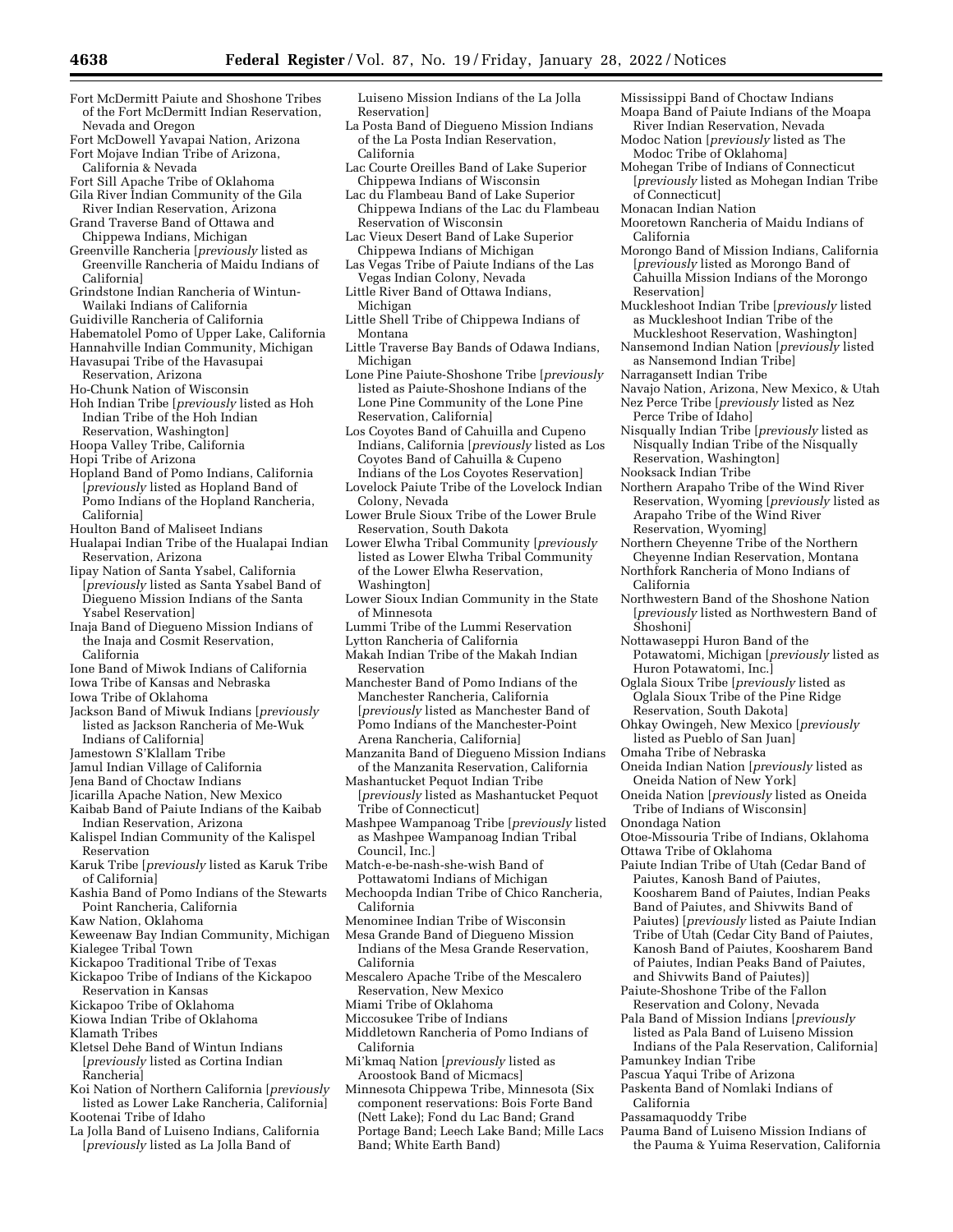Pawnee Nation of Oklahoma

- Pechanga Band of Indians [*previously* listed as Pechanga Band of Luiseno Mission Indians of the Pechanga Reservation, California]
- Penobscot Nation [*previously* listed as Penobscot Tribe of Maine]
- Peoria Tribe of Indians of Oklahoma
- Picayune Rancheria of Chukchansi Indians of California
- Pinoleville Pomo Nation, California [*previously* listed as Pinoleville Rancheria of Pomo Indians of California]
- Pit River Tribe, California (includes XL Ranch, Big Bend, Likely, Lookout, Montgomery Creek, and Roaring Creek Rancherias)
- Poarch Band of Creek Indians [*previously*  listed as Poarch Band of Creeks]
- Pokagon Band of Potawatomi Indians,
- Michigan and Indiana Ponca Tribe of Indians of Oklahoma
- Ponca Tribe of Nebraska
- Port Gamble S'Klallam Tribe [*previously*
- listed as Port Gamble Band of S'Klallam Indians]
- Potter Valley Tribe, California
- Prairie Band Potawatomi Nation [*previously*  listed as Prairie Band of Potawatomi Nation, Kansas]
- Prairie Island Indian Community in the State of Minnesota
- Pueblo of Acoma, New Mexico
- Pueblo of Cochiti, New Mexico
- Pueblo of Isleta, New Mexico Pueblo of Jemez, New Mexico
- Pueblo of Laguna, New Mexico
- Pueblo of Nambe, New Mexico
- 
- Pueblo of Picuris, New Mexico Pueblo of Pojoaque, New Mexico
- Pueblo of San Felipe, New Mexico
- Pueblo of San Ildefonso, New Mexico
- Pueblo of Sandia, New Mexico
- Pueblo of Santa Ana, New Mexico
- Pueblo of Santa Clara, New Mexico
- Pueblo of Taos, New Mexico
- Pueblo of Tesuque, New Mexico
- Pueblo of Zia, New Mexico
- Puyallup Tribe of the Puyallup Reservation Pyramid Lake Paiute Tribe of the Pyramid
- Lake Reservation, Nevada Quapaw Nation [*previously* listed as The
- Quapaw Tribe of Indians] Quartz Valley Indian Community of the
- Quartz Valley Reservation of California Quechan Tribe of the Fort Yuma Indian
- Reservation, California & Arizona Quileute Tribe of the Quileute Reservation
- Quinault Indian Nation [*previously* listed as Quinault Tribe of the Quinault
- Reservation, Washington] Ramona Band of Cahuilla, California
- [*previously* listed as Ramona Band or Village of Cahuilla Mission Indians of California]
- Rappahannock Tribe, Inc.
- Red Cliff Band of Lake Superior Chippewa Indians of Wisconsin
- Red Lake Band of Chippewa Indians, Minnesota
- Redding Rancheria, California
- Redwood Valley or Little River Band of Pomo Indians of the Redwood Valley Rancheria California [*previously* listed as Redwood Valley Rancheria of Pomo Indians of California]
- Reno-Sparks Indian Colony, Nevada Resighini Rancheria, California
- Rincon Band of Luiseno Mission Indians of Rincon Reservation, California
- Robinson Rancheria [*previously* listed as Robinson Rancheria Band of Pomo Indians, California]
- Rosebud Sioux Tribe of the Rosebud Indian Reservation, South Dakota
- Round Valley Indian Tribes, Round Valley Reservation, California [*previously* listed as Round Valley Indian Tribes of the Round Valley Reservation, California]
- Sac & Fox Nation of Missouri in Kansas and Nebraska
- Sac & Fox Nation, Oklahoma
- Sac & Fox Tribe of the Mississippi in Iowa
- Saginaw Chippewa Indian Tribe of Michigan
- Saint Regis Mohawk Tribe [*previously* listed as St. Regis Band of Mohawk Indians or New York]
- Salt River Pima-Maricopa Indian Community of the Salt River Reservation, Arizona
- Samish Indian Nation [*previously* listed as Samish Indian Tribe, Washington]
- San Carlos Apache Tribe of the San Carlos Reservation, Arizona
- San Juan Southern Paiute Tribe of Arizona San Pasqual Band of Diegueno Mission Indians of California
- Santa Rosa Band of Cahuilla Indians, California [*previously* listed as Santa Rosa Band of Cahuilla Mission Indians of the Santa Rosa Reservation]
- Santa Rosa Indian Community of the Santa Rosa Rancheria, California
- Santa Ynez Band of Chumash Mission Indians of the Santa Ynez Reservation, California
- Santee Sioux Nation, Nebraska
- Santo Domingo Pueblo [*previously* listed as Kewa Pueblo, New Mexico, and as Pueblo of Santo Domingo]
- Sauk-Suiattle Indian Tribe
- Sault Ste. Marie Tribe of Chippewa Indians, Michigan
- Scotts Valley Band of Pomo Indians of California
- Seminole Tribe of Florida [*previously* listed as Seminole Tribe of Florida (Dania, Big Cypress, Brighton, Hollywood, & Tampa Reservations)]
- Seneca Nation of Indians [*previously* listed as Seneca Nation of New York]
- Seneca–Cayuga Nation [*previously* listed as Seneca-Cayuga Tribe of Oklahoma]
- Shakopee Mdewakanton Sioux Community of Minnesota
- Shawnee Tribe
- Sherwood Valley Rancheria of Pomo Indians of California
- Shingle Springs Band of Miwok Indians, Shingle Springs Rancheria (Verona Tract), California
- Shinnecock Indian Nation
- Shoalwater Bay Indian Tribe of the Shoalwater Bay Indian Reservation [*previously* listed as Shoalwater Bay Tribe of the Shoalwater Bay Indian Reservation, Washington]
- Shoshone-Bannock Tribes of the Fort Hall Reservation
- Shoshone-Paiute Tribes of the Duck Valley Reservation, Nevada
- Sisseton-Wahpeton Oyate of the Lake Traverse Reservation, South Dakota
- Skokomish Indian Tribe [*previously* listed as Skokomish Indian Tribe of the Skokomish Reservation, Washington]
- Skull Valley Band of Goshute Indians of Utah Snoqualmie Indian Tribe [*previously* listed as
- Snoqualmie Tribe, Washington] Soboba Band of Luiseno Indians, California Sokaogon Chippewa Community, Wisconsin
- Southern Ute Indian Tribe of the Southern Ute Reservation, Colorado
- Spirit Lake Tribe, North Dakota
- Spokane Tribe of the Spokane Reservation Squaxin Island Tribe of the Squaxin Island Reservation
- St. Croix Chippewa Indians of Wisconsin
- Standing Rock Sioux Tribe of North & South Dakota
- Stillaguamish Tribe of Indians of Washington [*previously* listed as Stillaguamish Tribe of Washington]
- Stockbridge Munsee Community, Wisconsin Summit Lake Paiute Tribe of Nevada
- Suquamish Indian Tribe of the Port Madison Reservation
- Susanville Indian Rancheria, California Swinomish Indian Tribal Community
- [*previously* listed as Swinomish Indians of
- the Swinomish Reservation of Washington] Sycuan Band of the Kumeyaay Nation
- Table Mountain Rancheria [*previously* listed as Table Mountain Rancheria of California] Tejon Indian Tribe
- Te-Moak Tribe of Western Shoshone Indians of Nevada (Four constituent bands: Battle
- Mountain Band; Elko Band; South Fork Band; and Wells Band)
- The Chickasaw Nation
- The Choctaw Nation of Oklahoma
- The Muscogee (Creek) Nation

Reservation, North Dakota

Thlopthlocco Tribal Town

New York]

of California]

of North Dakota Tuscarora Nation

of California

in Oklahoma

The Osage Nation [*previously* listed as Osage Tribe] The Seminole Nation of Oklahoma

Three Affiliated Tribes of the Fort Berthold

Timbisha Shoshone Tribe [*previously* listed as Death Valley Timbi-sha Shoshone] Tohono O'odham Nation of Arizona Tolowa Dee-ni' Nation [*previously* listed as Smith River Rancheria, California] Tonawanda Band of Seneca [*previously* listed as Tonawanda Band of Seneca Indians of

Tonkawa Tribe of Indians of Oklahoma Tonto Apache Tribe of Arizona Torres Martinez Desert Cahuilla Indians, California [*previously* listed as Torres-Martinez Band of Cahuilla Mission Indians

Tulalip Tribes of Washington [*previously*  listed as Tulalip Tribes of the Tulalip

Tule River Indian Tribe of the Tule River

Tuolumne Band of Me-Wuk Indians of the Tuolumne Rancheria of California Turtle Mountain Band of Chippewa Indians

Twenty-Nine Palms Band of Mission Indians

United Auburn Indian Community of the Auburn Rancheria of California United Keetoowah Band of Cherokee Indians

Reservation, Washington]

Reservation, California Tunica-Biloxi Indian Tribe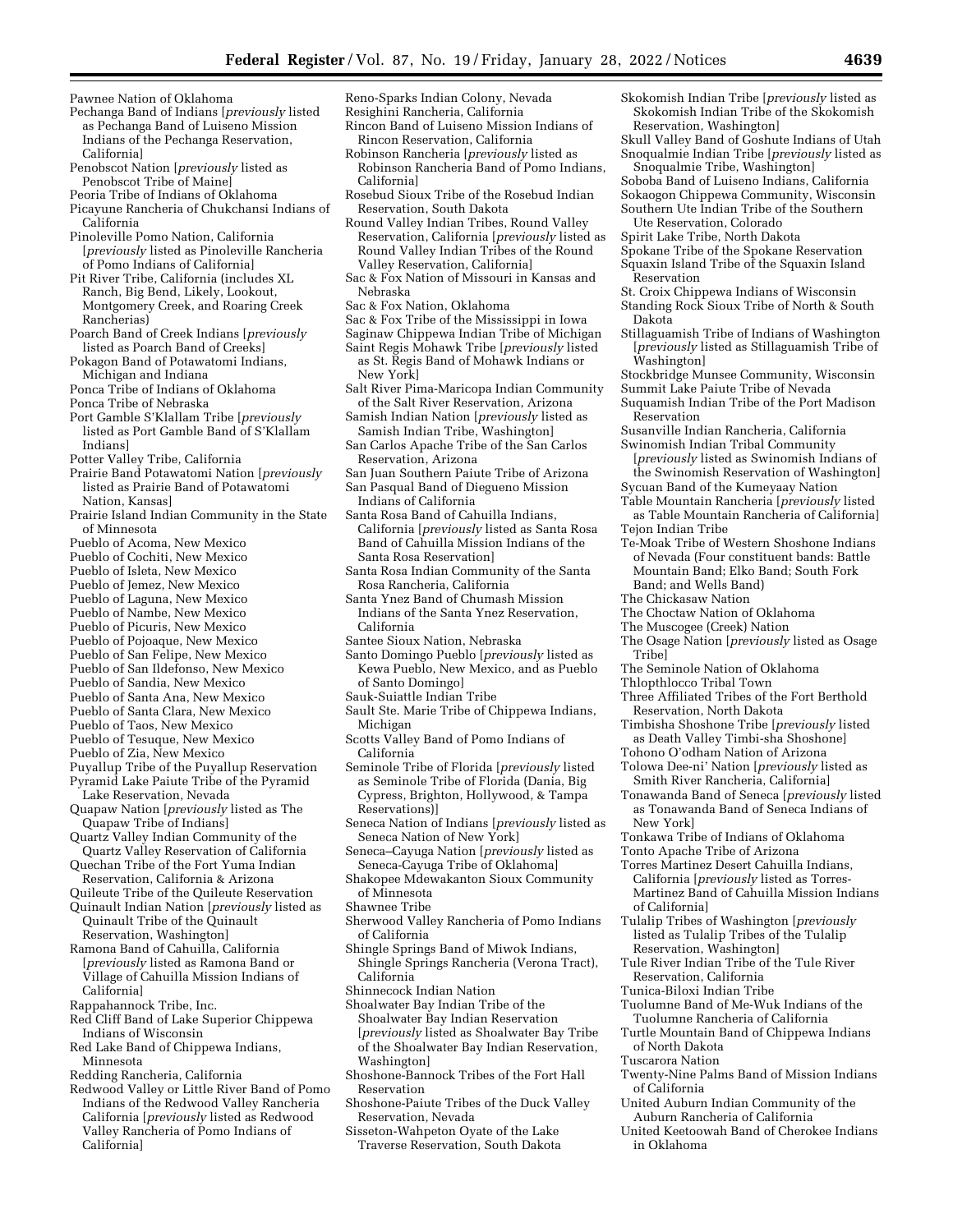Upper Skagit Indian Tribe Ute Indian Tribe of the Uintah & Ouray Reservation, Utah Ute Mountain Ute Tribe [*previously* listed as Ute Mountain Tribe of the Ute Mountain Reservation, Colorado, New Mexico, & Utah] Utu Utu Gwaitu Paiute Tribe of the Benton Paiute Reservation, California Walker River Paiute Tribe of the Walker River Reservation, Nevada Wampanoag Tribe of Gay Head (Aquinnah) Washoe Tribe of Nevada & California (Carson Colony, Dresslerville Colony, Woodfords Community, Stewart Community, & Washoe Ranches) White Mountain Apache Tribe of the Fort Apache Reservation, Arizona Wichita and Affiliated Tribes (Wichita, Keechi, Waco, & Tawakonie), Oklahoma Wilton Rancheria, California Winnebago Tribe of Nebraska Winnemucca Indian Colony of Nevada Wiyot Tribe, California [*previously* listed as Table Bluff Reservation—Wiyot Tribe] Wyandotte Nation Yankton Sioux Tribe of South Dakota Yavapai-Apache Nation of the Camp Verde Indian Reservation, Arizona Yavapai-Prescott Indian Tribe [*previously*  listed as Yavapai-Prescott Tribe of the Yavapai Reservation, Arizona] Yerington Paiute Tribe of the Yerington Colony & Campbell Ranch, Nevada Yocha Dehe Wintun Nation, California [*previously* listed as Rumsey Indian Rancheria of Wintun Indians of California] Yomba Shoshone Tribe of the Yomba Reservation, Nevada Ysleta del Sur Pueblo [*previously* listed as Ysleta Del Sur Pueblo of Texas] Yuhaaviatam of San Manuel Nation [*previously* listed as San Manuel Band of Mission Indians, California] Yurok Tribe of the Yurok Reservation, California Zuni Tribe of the Zuni Reservation, New Mexico **Native Entities Within the State of Alaska Recognized by and Eligible To Receive Services From the United States Bureau of Indian Affairs**  *[227 Federally Recognized Alaska Native Villages/Tribes Within the State of Alaska]*  Agdaagux Tribe of King Cove Akiachak Native Community Akiak Native Community Alatna Village Algaaciq Native Village (St. Mary's) Allakaket Village Alutiiq Tribe of Old Harbor [*previously* listed as Native Village of Old Harbor] Angoon Community Association Anvik Village Arctic Village (*See* Native Village of Venetie Tribal Government in CLARIFICATION section) Asa'carsarmiut Tribe Beaver Village Birch Creek Tribe

Central Council of the Tlingit & Haida Indian Tribes Chalkyitsik Village Cheesh-Na Tribe [*previously* listed as Native Village of Chistochina] Chevak Native Village Chickaloon Native Village Chignik Bay Tribal Council [*previously* listed as Native Village of Chignik] Chignik Lake Village Chilkat Indian Village (Klukwan) Chilkoot Indian Association (Haines) Chinik Eskimo Community (Golovin) Chuloonawick Native Village Circle Native Community Craig Tribal Association [*previously* listed as Craig Community Association] Curyung Tribal Council Douglas Indian Association Egegik Village Eklutna Native Village Emmonak Village Evansville Village (aka Bettles Field) Galena Village (aka Louden Village) Gulkana Village Council [*previously* listed as Gulkana Village] Healy Lake Village Holy Cross Tribe [*previously* listed as Holy Cross Village] Hoonah Indian Association Hughes Village Huslia Village Hydaburg Cooperative Association Igiugig Village Inupiat Community of the Arctic Slope Iqugmiut Traditional Council [*previously*  listed as Iqurmuit Traditional Council] Ivanof Bay Tribe [*previously* listed as Ivanoff Bay Tribe] Kaguyak Village Kaktovik Village (aka Barter Island) Kasigluk Traditional Elders Council Kenaitze Indian Tribe Ketchikan Indian Community [*previously*  listed as Ketchikan Indian Corporation] King Island Native Community King Salmon Tribe Klawock Cooperative Association Knik Tribe Kokhanok Village Koyukuk Native Village Levelock Village Lime Village Manley Hot Springs Village Manokotak Village McGrath Native Village Mentasta Traditional Council Metlakatla Indian Community, Annette Island Reserve Naknek Native Village Native Village of Afognak Native Village of Akhiok Native Village of Akutan Native Village of Aleknagik Native Village of Ambler Native Village of Atka Native Village of Atqasuk [*previously* listed as Atqasuk Village (Atkasook)] Native Village of Barrow Inupiat Traditional Government Native Village of Belkofski Native Village of Brevig Mission Native Village of Buckland Native Village of Cantwell Native Village of Chenega (aka Chanega) Native Village of Chignik Lagoon

Native Village of Chitina Native Village of Chuathbaluk (Russian Mission, Kuskokwim) Native Village of Council Native Village of Deering Native Village of Diomede (aka Inalik) Native Village of Eagle Native Village of Eek Native Village of Ekuk Native Village of Ekwok [*previously* listed as Ekwok Village] Native Village of Elim Native Village of Eyak (Cordova) Native Village of False Pass Native Village of Fort Yukon Native Village of Gakona Native Village of Gambell Native Village of Georgetown Native Village of Goodnews Bay Native Village of Hamilton Native Village of Hooper Bay Native Village of Kanatak Native Village of Karluk Native Village of Kiana Native Village of Kipnuk Native Village of Kivalina Native Village of Kluti Kaah (aka Copper Center) Native Village of Kobuk Native Village of Kongiganak Native Village of Kotzebue Native Village of Koyuk Native Village of Kwigillingok Native Village of Kwinhagak (aka Quinhagak) Native Village of Larsen Bay Native Village of Marshall (aka Fortuna Ledge) Native Village of Mary's Igloo Native Village of Mekoryuk Native Village of Minto Native Village of Nanwalek (aka English Bay) Native Village of Napaimute Native Village of Napakiak Native Village of Napaskiak Native Village of Nelson Lagoon Native Village of Nightmute Native Village of Nikolski Native Village of Noatak Native Village of Nuiqsut (aka Nooiksut) Native Village of Nunam Iqua [*previously*  listed as Native Village of Sheldon's Point] Native Village of Nunapitchuk Native Village of Ouzinkie Native Village of Paimiut Native Village of Perryville Native Village of Pilot Point Native Village of Point Hope Native Village of Point Lay Native Village of Port Graham Native Village of Port Heiden Native Village of Port Lions Native Village of Ruby Native Village of Saint Michael Native Village of Savoonga Native Village of Scammon Bay Native Village of Selawik Native Village of Shaktoolik Native Village of Shishmaref Native Village of Shungnak Native Village of Stevens Native Village of Tanacross Native Village of Tanana Native Village of Tatitlek Native Village of Tazlina Native Village of Teller Native Village of Tetlin

Upper Mattaponi Tribe

Upper Sioux Community, Minnesota